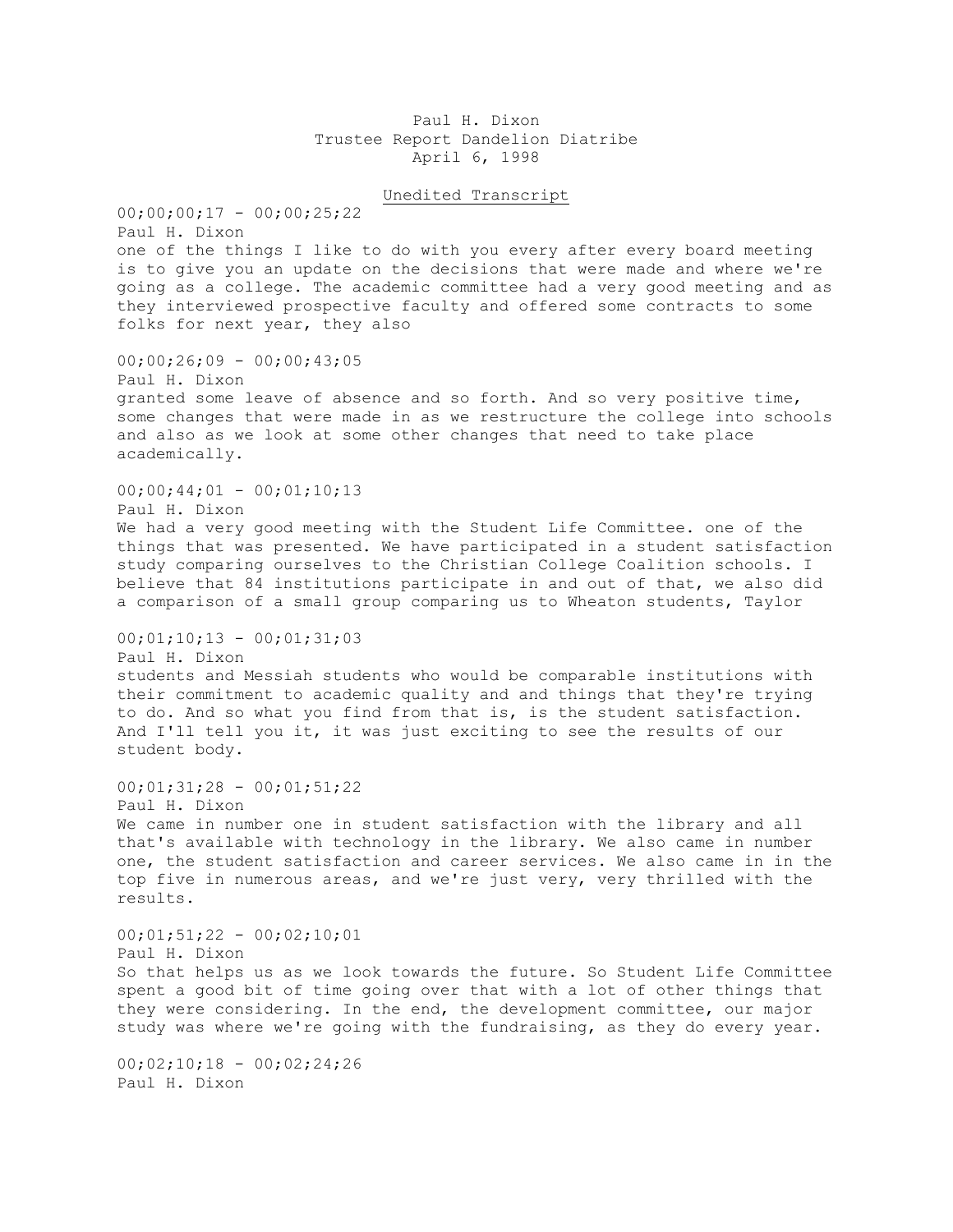We're having a record giving year to the general fund. I think we're up about 12% over last year. It looks like the Lord willing we will raise more dollars in the general operations than we ever have in the history of the college. 00;02;24;26 - 00;02;46;06 Paul H. Dixon So my congratulations to Dr. Clark and to the Jeff Brock and to the development department. We also spend a lot of time talking about the Student Life Center and the architects came in. We're kind of past the bubble stage as to how it's all starting to form up and the more willing they hope to present an actual  $00;02;46;06 - 00;03;05;26$ Paul H. Dixon layout of the building and some external renderings to the board in June so we can move forward. And so that by far, the all the completed drawings could be turned over to the contractor. The contractor can put it out to bid and we can vote next January on breaking ground immediately for the Student Life Center. 00;03;06;03 - 00;03;27;16 Paul H. Dixon That would be available for the fall of 2000. So again, a lot of time spent on that and then on what we're calling our five year marketing plan and the five year marketing plan and the fall. Of course, the 98 opening the new Technology Learning Center, the renovated Old Chapel or Cedar Hall, that's going quite well and  $00;03;27;16 - 00;03;49;24$ Paul H. Dixon lord willing in the fall of 99, opening a new dormitory. God willing in the fall of 2000. Opening the Student Life Center, which is going to be somewhere in the range. It's still to be settled on 115,000 to 130,000 square feet, about the same size as this facility, which will include the new dining commons or out looking 00;03;49;24 - 00;04;10;22 Paul H. Dixon out over the lake and the new theater. And it will include just a lot of different things snack shops, student offices for the government, student government association, game rooms. A many, many things to help us. We have never had much of a student center, as you know, and this is going to really take us forward and I  $00:04;10;22 - 00;04;30;10$ Paul H. Dixon know the students will enjoy it. So God willing, that would be in the fall of 2000 and then the Lord willing. And this is probably the if he is. But if we can pull it off by the year 2002 to bring online either a new athletic center with retrofitting the old athletic center into fitness and recreation or

 $00;04;30;10 - 00;04;50;07$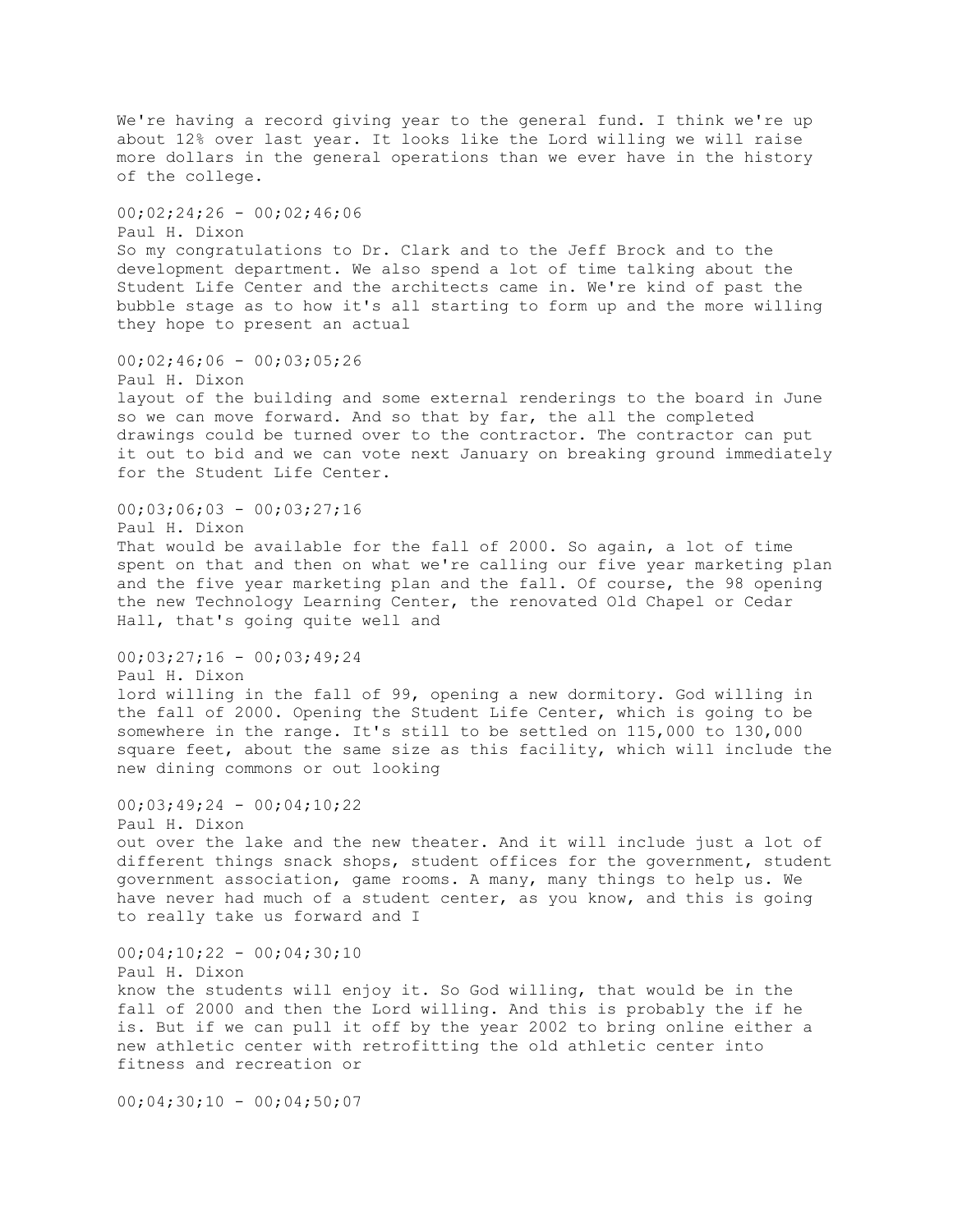Paul H. Dixon a new fitness and recreation center. And so we're we're plugging along on those things. And apart from facilities, God willing faculty, board of Regents, everyone, it's possible we would be having in that five year span. A new graduate programs new distance, learning all kinds of things happening program wise.  $00;04;50;20 - 00;05;10;27$ Paul H. Dixon And it's this is a major undertaking, but what's neat is to look back on the last five years and see what has been a. And then just to kind of mirror that and see God willing, what would happen in the next five years, and it's just thrilling to see what the Lord helps us to do in five  $00;05;10;27 - 00;05;25;28$ Paul H. Dixon year increments. And I announce to the board that God willing, as Mrs. Dixon and I have prayed about this, we would like to. This is our 20th year. We'd like to stick around for another five years and see that five year plan through. 00;05;26;04 - 00;05;54;18 Paul H. Dixon So that's kind of what we're planning to do, and we're excited about that as we look into the future. one of the things that. one of the things that we would always share with you is a college families, particularly the students, as it at this meeting that the board solidifies the budget for the next year, which is  $00;05;54;18 - 00;06;12;18$ Paul H. Dixon 9899. And so we are able to to tell you what it's going to cost next year. I know that always thrilled you and it's not one of my favorite things to do either. But here it is. This is the way the comparative analysis of what college costs are.  $00;06;13;02 - 00;06;32;19$ Paul H. Dixon You can see what it will cost right on down the list at these other institutions and what they are going to do, how much they are going to be raising their costs. Every, you know, somewhere in the neighborhood of three and a half to four and a half to five and a half, some over six CityVille will  $00;06;32;19 - 00;06;52;15$ Paul H. Dixon be right about where we have been for a number of years now at 5.43% and the total cost next year at roughly \$14,790. one of the things that I always do with you as a college family, I think, you know, I try to be transparent and open with you.  $00;06;53;25 - 00;07;22;25$ Paul H. Dixon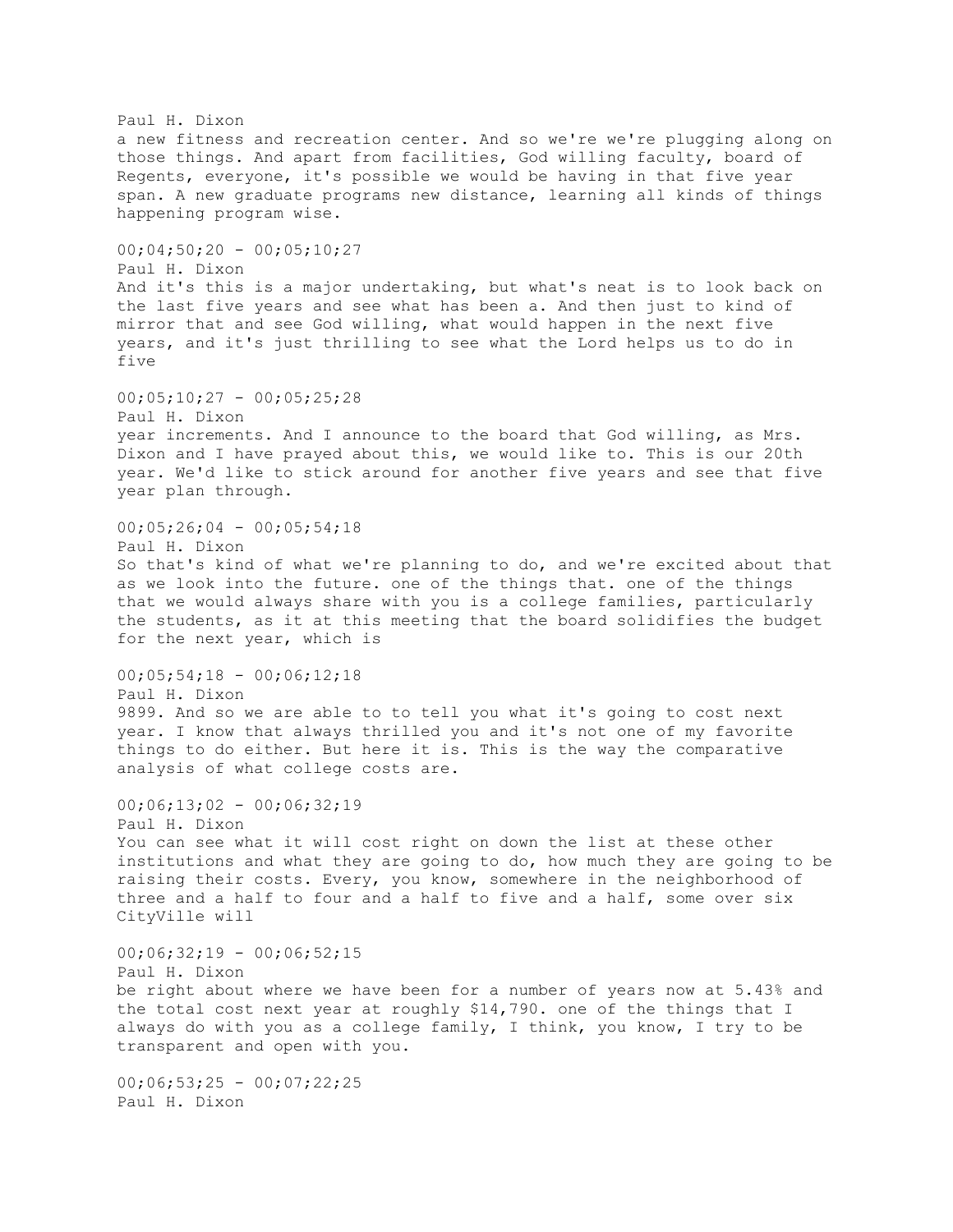It is an excellent value and it is one of the lower costs. Accredited Christian liberal arts colleges. But I'll always preface that by saying, you know that we are not a heavy discount institution. And what that means is that in higher education today, discounting is a major factor they use to discount 20 to 25% of every institution  $00;07;22;25 - 00;07;41;15$ Paul H. Dixon or every tuition dollar, which means they give that back in financial aid. And many college presidents, my friends say, Paul, you are not a 14,000 dollar institution, you're really an 18,000 dollar institution and everybody knows that and you ought to be charging that.  $00;07;41;25 - 00;07;53;16$ Paul H. Dixon And so what you do is you take those excess dollars and you take those and you put them into a pool and you give them back into institutional aid. The problem with that is somebody has to pay the full bill.  $00;07;53;28 - 00;08;08;11$ Paul H. Dixon Somebody has to pay all of that money to make it possible for others to go for less. So what we have done, we only discount about \$0.04 of every dollar. We won the lowest discounted institutions in the United States.  $00;08;08;11 - 00;08;21;08$ Paul H. Dixon To be honest with you, my friends in the state of Ohio at the secular private colleges say, Paul, we would give anything if we could go back and be where Cedar Bill is today. Muskingum has aren't there endeavoring to do that.  $00;08;21;09 - 00;08;37;28$ Paul H. Dixon They're cutting their costs and they're cutting their financial aid and it's been amazing. They've been written up all across the United States with that approach. But I always want to tell you, we know that even though it may cost you, the costs may be more at other institutions.  $00:08:38:05 - 00:08:55:15$ Paul H. Dixon Some of you might qualify for more financial aid and be able to go there for less than you can go to bill. And so that's that's where it is for this next academic year now. What are going to be some of the value added issues for next year when you come back?  $00;08;55;15 - 00;09;17;04$ Paul H. Dixon What are some of our student priority admissions? Well, first of all, we are spending roughly \$2.4 million. Frankly, our cost increased won't generate that much money. We're going to spend dollars, other dollars that we've had to set aside to do this to provide it.  $00;09;17;04 - 00;09;32;25$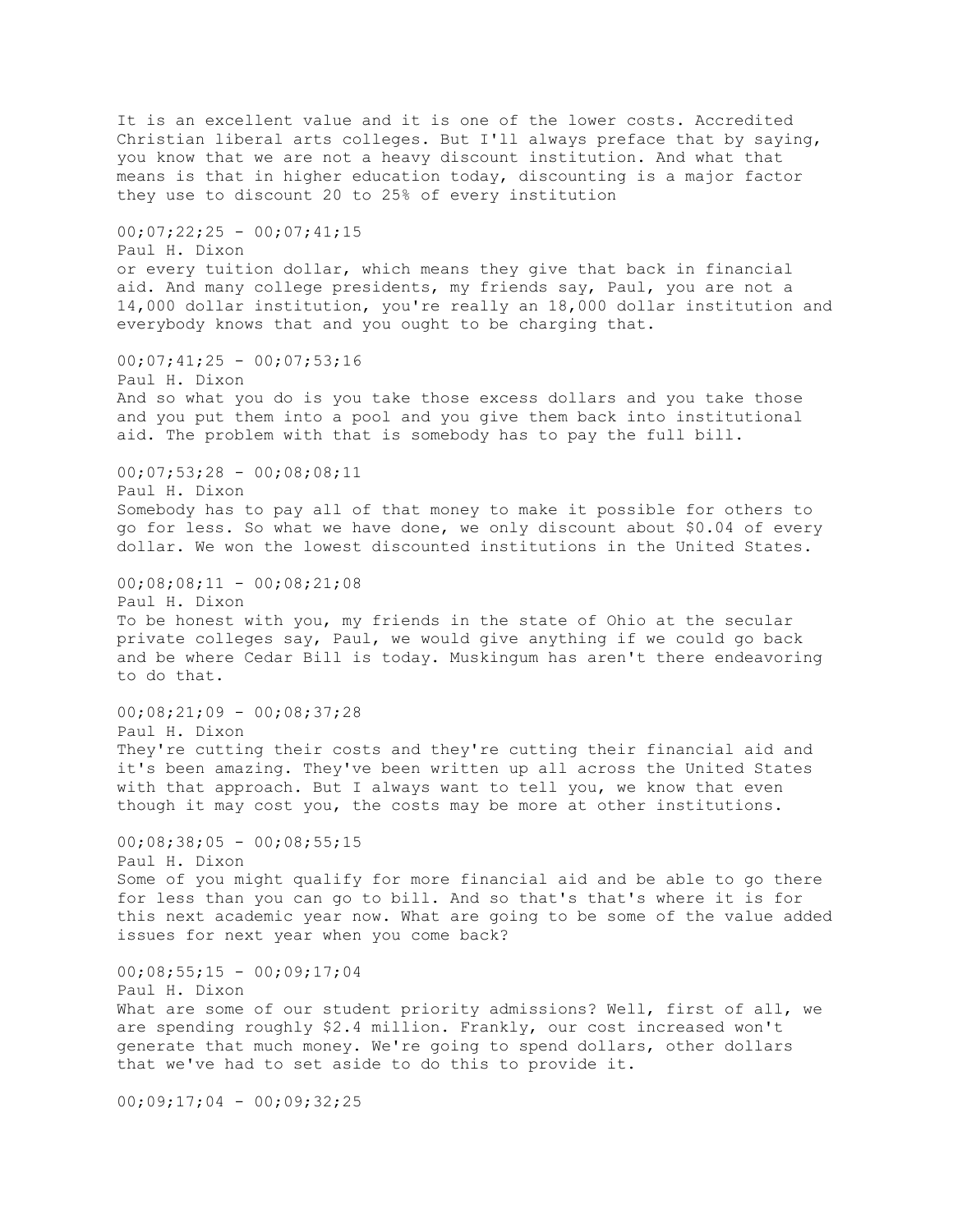Paul H. Dixon Technology Learning Center. We're not raising dollars for that, but those are institutional dollars that we have and a good management sense prepared for. But you will take advantage of a \$2.4 million that will greatly enhance your education here at Cedar Bill. 00;09;33;09 - 00;09;57;00 Paul H. Dixon The the the actual operating costs that have to come out of your dollars that you pay will be almost \$100,000. We're going to spend once again a half a million dollars in dormitory upgrades for next year. In the last three, in the last four years, we will have spent \$2 million upgrading dormitories.  $00;09;57;05 - 00;10;17;05$ Paul H. Dixon What are those upgrades? I want you to see those. I think it's possible for us to do that. We're going to upgrade carpet and repaint plenty. We're going to provide unit lounge furniture for Penny Lawler and Rogers. Provide desks and chairs.  $00;10;17;08 - 00;10;45;12$ Paul H. Dixon Not that you don't have them now, but better ones for desks and chairs for printing and Lawler room lighting for Maddox, Penny, Lawler, Marshall, Carr, Rogers. We're going to remodel the bathrooms and Marshall, Carr and Roger. Most of you didn't know, but up to this point, we've had a little path going out from Marshawn Carr and Rogers  $00;10;45;19 - 00;11;00;18$ Paul H. Dixon . We're going to remodel the lounge and replace the furniture in the Marshall basement. We're going to provide lounge furniture, a new lounge furniture for Prunty. We're going to remodel the R.D apartment in Matic's, and we're going to replace a lot of your mattresses. 00;11;03;27 - 00;11;26;09 Paul H. Dixon Exterior lighting for Hill, the Pretty and Lawler red carpet, the Coed and TBE Lounge in Madix replace the tile with the mat in the car basement entry, repaint and add lighting to stairwells and car and marshall. And that just gives you some idea of some of the things that we will providing for when you come back next 00;11;26;09 - 00;11;47;26 Paul H. Dixon fall and they'll be taking place during the summer. Now, if we can go back and look again, dormitory upgrades that we, I think you need to back up one more where the dormitory upgrades for 500,000 graduate programs that now when we say this is an expense, it is at 150 87.  $00;11;47;26 - 00;12;05;16$ Paul H. Dixon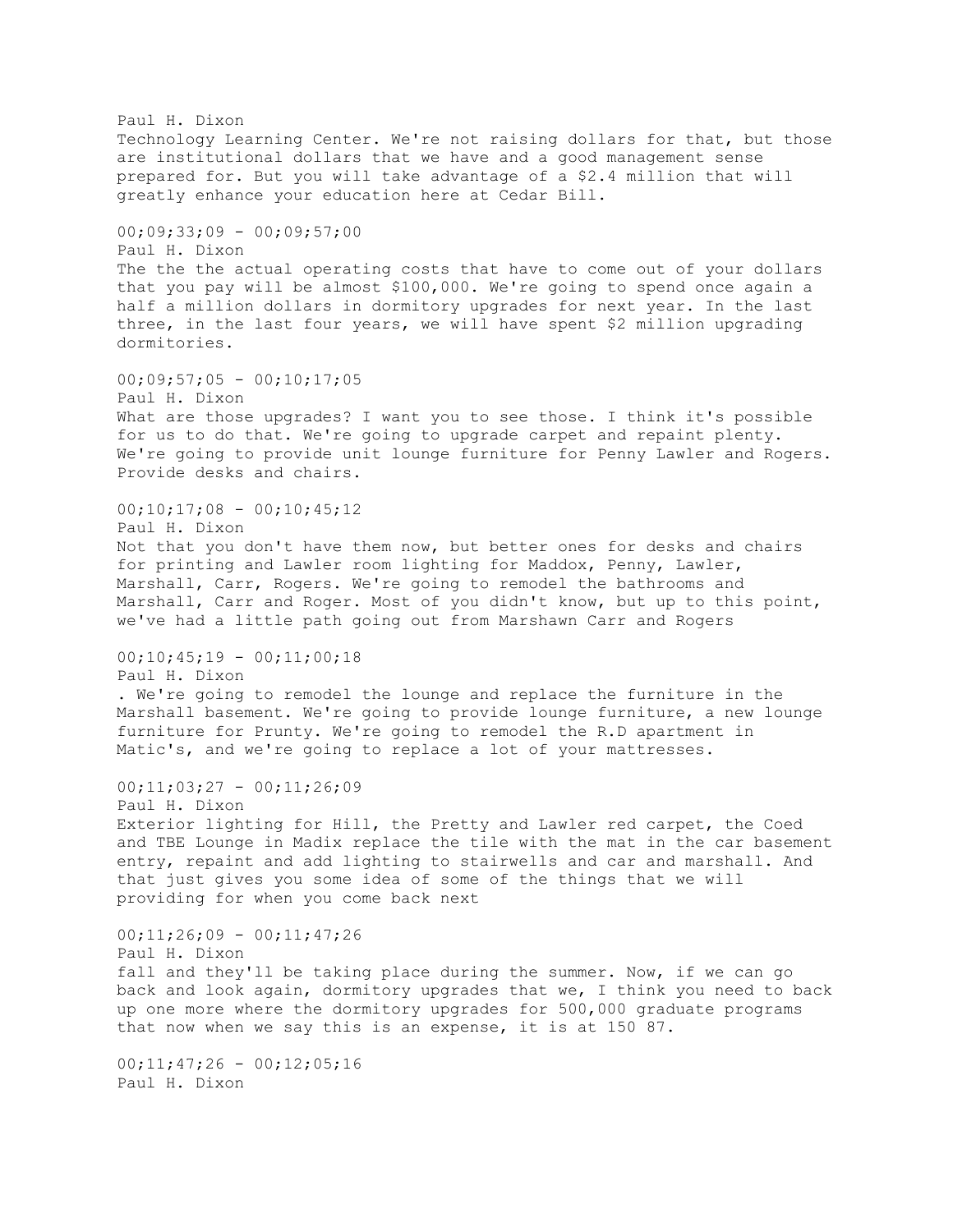There will also be that will generate income that will wash that out. But this will be an advantage for undergraduate students to have a graduate program. We'll have four new faculty positions in Bible, science, arts and athletics, new staff positions and increased hours.  $00;12;05;16 - 00;12;30;10$ Paul H. Dixon And you could see a number of the new staff positions will be provided additional institutional financial aid of about \$100,000 new student wages and increased hours of about \$82000. Dorm security with card access this is what we hope to go to across campus, going to cost us \$50,000 to do this and brought in the three Willetts Maddox 00;12;30;10 - 00;12;46;06 Paul H. Dixon dorms and a totally new key control system for all of our dormitories. Paint the exterior of Founders Hall and Fine Arts Building Repair, The Athletic Center and herb and hall roofs. Conversion to Microsoft Office Upgrade Founders Hall and Williams Hall.  $00;12;46;06 - 00;13;06;23$ Paul H. Dixon Fire alarm systems, books and periodicals. Additional paving and sidewalk repair. Engineering Student Design Competition. We will be spending almost \$4 million advancing the institution. And so this gives you an idea of where we take these additional dollars and what we do with them.  $00:13:06:24 - 00:13:41:07$ Paul H. Dixon We'd like to think that every time you come back to Cetaphil College, it's a new place. It's a better place and this is what we'll have, God willing. The fall of 9899 now. When I met with the trustees and when we talked about my future plans, some of you think that when I meet with the trustees, they  $00;13;41;07 - 00;13;59;02$ Paul H. Dixon want to evaluate me and my annual self evaluation and then trustee evaluation. They want to evaluate me on funds, raised numbers of applications, how we're doing in enrollment, how we're managing that. They don't talk to me about that stuff. 00;13;59;24 - 00;14;13;21 Paul H. Dixon They just get me on the outside and they say, How are you doing with the dandelions every year? That's when I was hired at this college. The main thing that they hired me for was to do away with the dandelions.  $00;14;13;28 - 00;14;41;09$ Paul H. Dixon The first question was not where are you doctrinally? But where are you with the dandelions? They did not ask me for a strategic plan for anything else on this campus, but they wanted to know what my strategic. I put up with this for 20 years, I've put up with this stuff.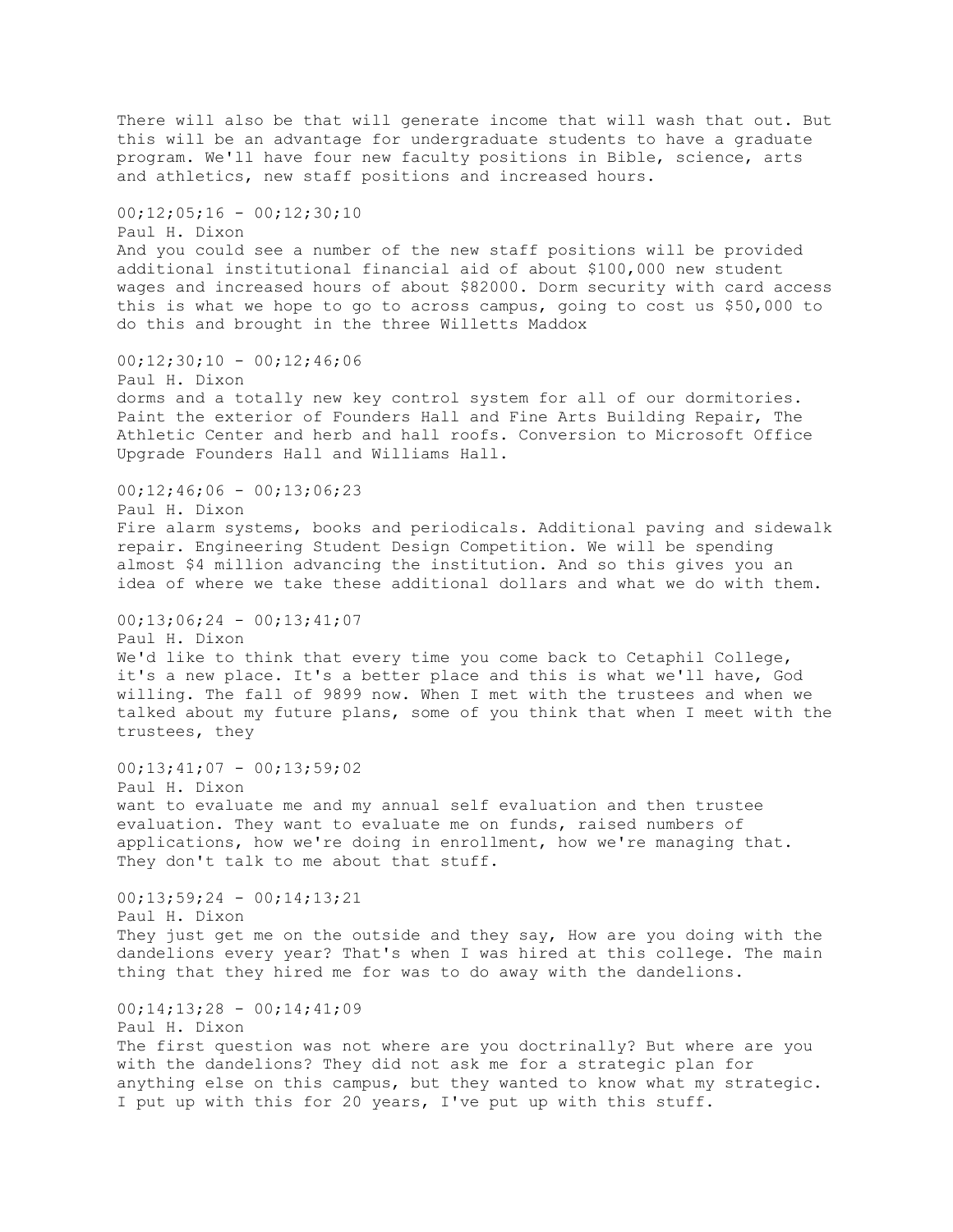$00;14;41;21 - 00;14;57;09$ Paul H. Dixon I want you to see this fall. This is just one folder of the things that I get. I now this is just in the last year. These things come from our students. They come from our your parents. They come from your grandparents.  $00;14;57;09 - 00;15;11;00$ Paul H. Dixon Alumni send me things from all over the United States and around the world. It is. I have things like this. Can you believe this? They actually sent me in the last few months a dandelion jelly because they think that I would eat this.  $00;15;15;00 - 00;15;30;17$ Paul H. Dixon Look at what I had when I walked in here today, a dandelion bag and something about how all kids love dandelions, and then they say, Can you imagine any kid loving anything so ugly? I mean, we have a wonderful God.  $00;15;30;18 - 00;15;41;18$ Paul H. Dixon But when he created the dandelion, I don't know what he was thinking about. This is really bad stuff. And then I want you to know this is that what I showed you? That's just part of it. Would you look at this one?  $00:15:41:26 - 00:16:02:27$ Paul H. Dixon The silver dandelion pop up book you actually open it up and a bunch of dandelions pop out at you when you open it. That's good. Would anybody give that to a kid? I can't believe it. You'd give that to a kid that you really don't think very much of.  $00;16;02;27 - 00;16;18;07$ Paul H. Dixon If you wanted to give them a dandelion paper and look at this one that somebody sent me, one of our beloved God loves a dandelion, and it was sent to one of our grad to do missionary on the mission field.  $00;16;18;24 - 00;16;42;01$ Paul H. Dixon What kind of students are we turning out at the bill when they go to the mission field and think about God love and the dandelions? Hello, dandelion, can you believe? Bob Barr and this one was sent to me by two of our 1997 graduates they wanted and they talk about how much they love their president or how  $00;16;42;01 - 00;17;09;24$ Paul H. Dixon they're going to miss the Monday morning chapel. If they love me, they never send me a book like that. And then really, it is the amazing dandelion and included in this amazing dandelion is a picture of three of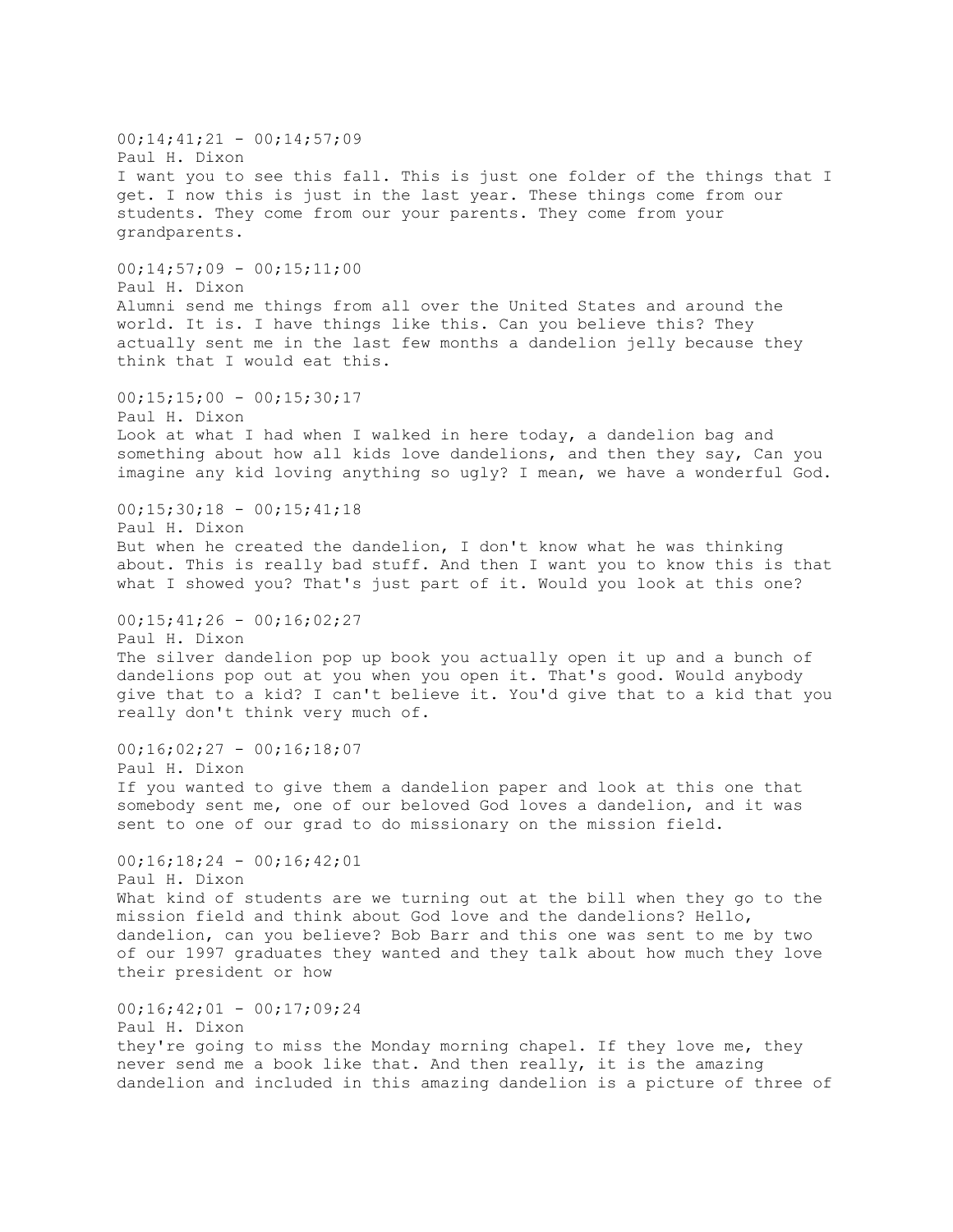our illustrious students, and you can only view of your extreme dislike and general disgust for the Turks at Canham  $00;17;09;24 - 00;17;26;20$ Paul H. Dixon officiant Ali, as I guess that's the way you pronounce her. Also, I would want to know how to pronounce Dandelion any other way. We one had one of our students who last week sent me all the history of the dandelion, and she learned that in her French class, can you believe that there would be a French class  $00;17;26;24 - 00;17;41;05$ Paul H. Dixon that would teach the history of the dandelion? We present to you this definitive work on the subject containing within its pages. You will find this we did they all inspiring story of an often misunderstood yet beautiful perennial weed.  $00;17;41;11 - 00;17;55;08$ Paul H. Dixon It is our desire that in reading this, the Lord will bring about a paradigm shift in your thoughts and policies concerning the most prolific flora on our campus that's written by some of our students. But here I want you to notice is they got this out of a library.  $00;17;55;10 - 00;18;05;25$ Paul H. Dixon They gave it to me. They stole it from that library. That's a kind of any student. Any student that loves a dandelion would steal the book out of a library. I'll guarantee you that. And then look here. Can you believe this one?  $00;18;06;00 - 00;18;24;03$ Paul H. Dixon Here are some of our young ladies, and I thought I had relationship with these young ladies. I thought that we, as president and students that they look at, they're out there someplace in the world blowing off dandelions so that they will spread for others to have and to enjoy.  $00;18;24;08 - 00;18;44;24$ Paul H. Dixon Then this one really takes the cake. This is a church bulletin. Listen to the sound of silence and in it, hear it. God's voice. Now hold, hold your seats. This comes from the Grace Community Church in Washington courthouse, where Dr. Robert Mackey is the pastor.  $00;18;47;23 - 00;19;05;22$ Paul H. Dixon Now, look, he thinks it because he's a this only distinguished faculty member at CityVille College because he's been here 82 years teaching on our faculty that somehow he thinks he thinks everything's OK. I want you to know those of you who have him for the 11:00 class. 00;19;05;24 - 00;19;34;08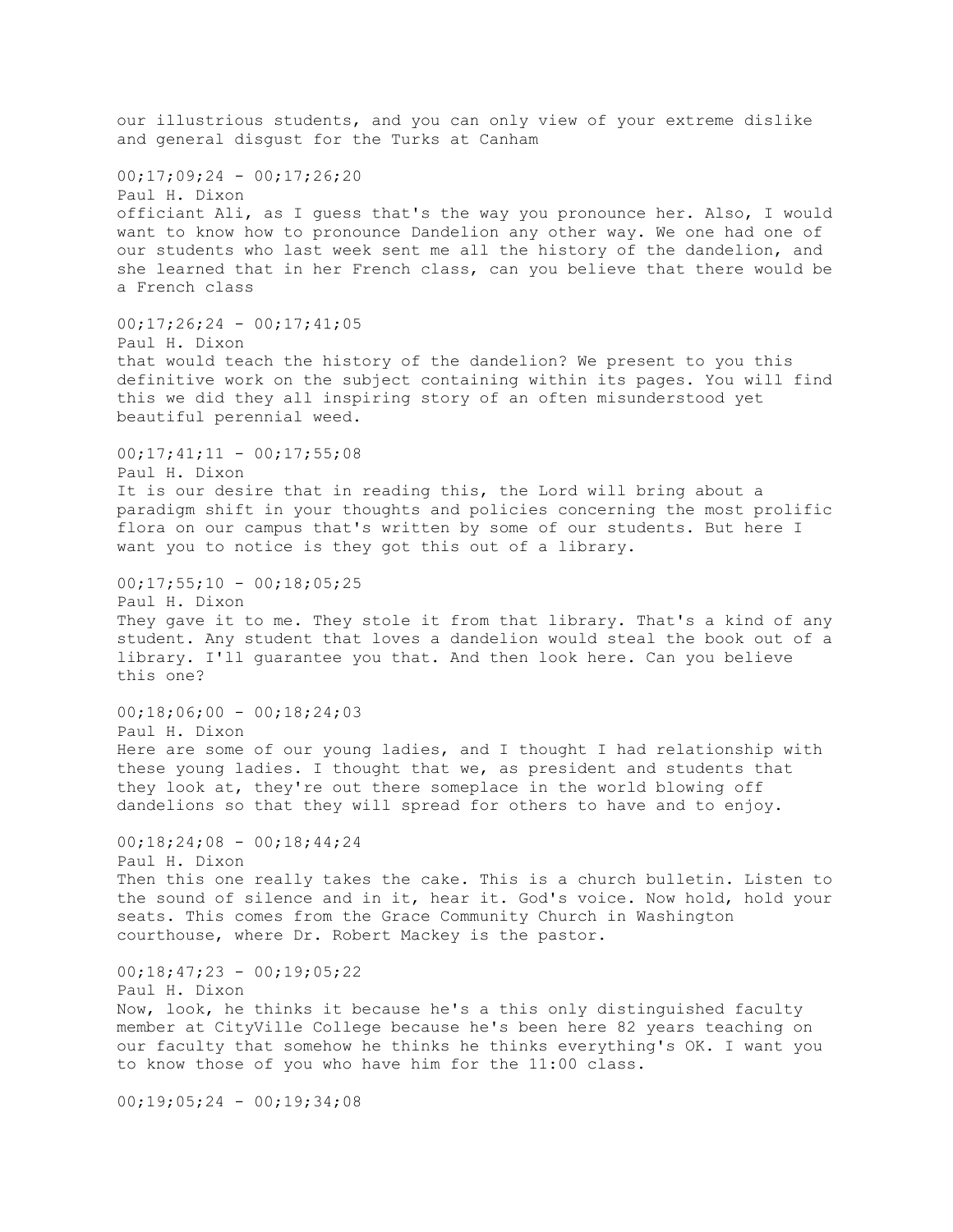Paul H. Dixon He won't be there. He's gone. He's gone. Then look at this one. All that little kid has a dandelion and a tan. And of all things, she is in a Cedar Mill college dress. Now what? That's from a staff member, not only of the faculty organized in the students, in the graduates, but the staff who are organizing  $00;19;34;08 - 00;19;44;05$ Paul H. Dixon and giving dandelion to their kids and by look at dinner. I want you to know this is where my these are the kids who are really on the right team. Here is a student. You can't see that. I know that it's all right.  $00;19;44;06 - 00;19;57;04$ Paul H. Dixon It's addressed to me from South Korea and Stephanie Bolton in South Korea picked a dandelion to let me know she hated them when she was in this country. She hates them when she goes to South Korea. God bless her heart.  $00;19;57;07 - 00;20;11;28$ Paul H. Dixon That's a true vote. College and they look up here. I got an idea for you. We now I'm getting so many things about recipes. So you guys, you know, they want recipes, dig up something dandy for dinner and how you can use dandelions.  $00:20:12:02 - 00:20:26:12$ Paul H. Dixon All you dandelion. I want you to know you will now have dandelion pie. No more shepherd's pie. But I've instructed Chuck that all the dandelions we find, we're going to put them out there in your pie. We're going to give them to you for dessert.  $00;20;26;17 - 00;20;41;27$ Paul H. Dixon We won't have steak night anymore. It'll be Dandelion Night. You love them that much. And then look here. I just love this dude. This student sent this to look like. This one says, I'll go back to that. I love this cartoon.  $00;20;41;27 - 00;20;55;14$ Paul H. Dixon I saw this Saturday all the first dandelion of spring. There's Garfield and ate it. And then he says, Now let's find the first Robin Hood that's off of it. Garfield is a man after not what the robins, but with the dandelions.  $00;20;56;09 - 00;21;17;18$ Paul H. Dixon Now look at this when a student said this to me, neither shout, Thou bring an abomination into thine house less. Now be cursed. That's thou be a cursed thing like it. Be thou shalt utterly detest it. Thou shalt utterly applaud for it is a cursed thing.